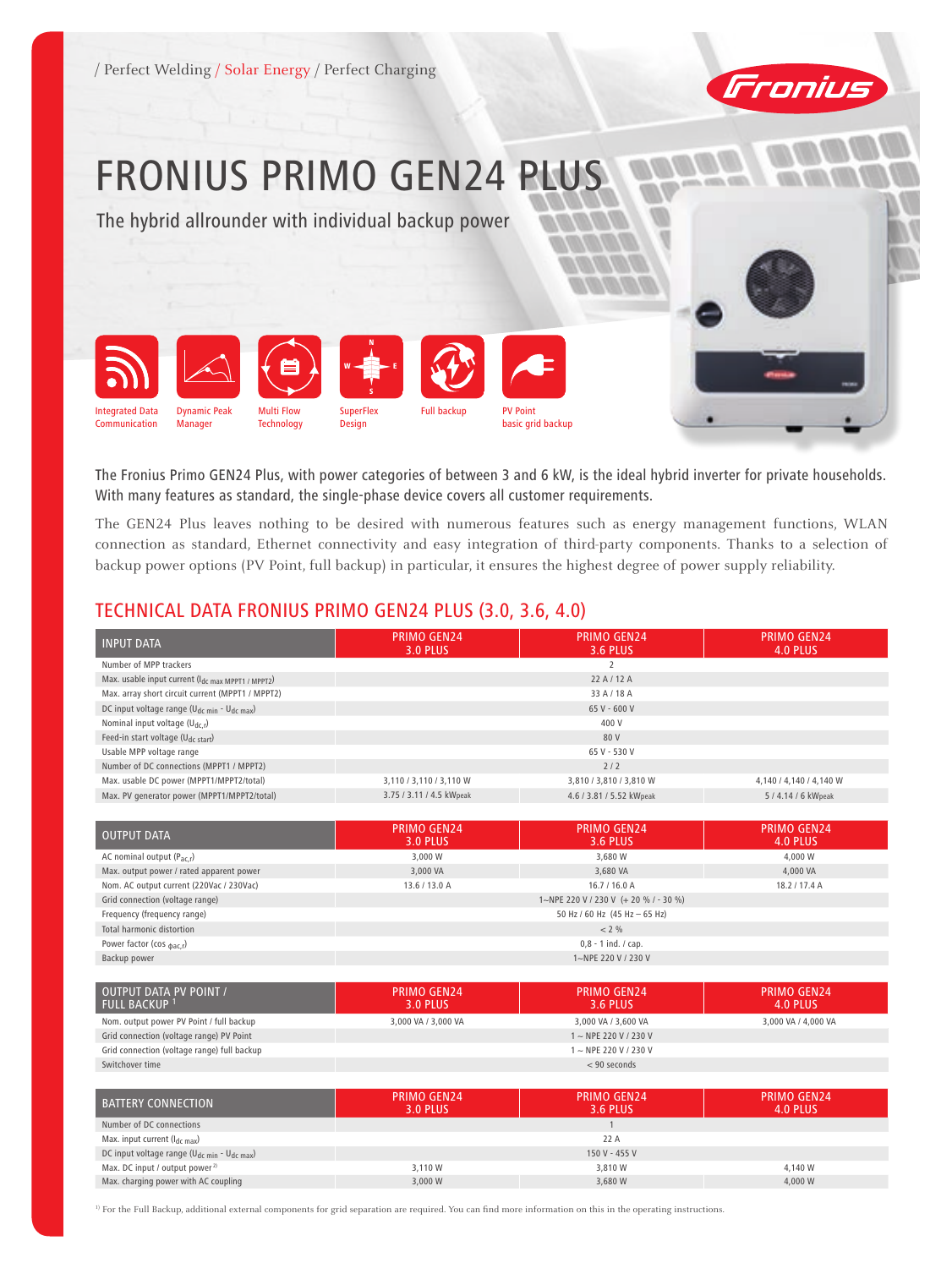## TECHNICAL DATA FRONIUS PRIMO GEN24 PLUS (3.0, 3.6, 4.0)

| <b>GENERAL DATA</b>                        | <b>PRIMO GEN24</b><br><b>3.0 PLUS</b>                                                                                                                                                                                               | <b>PRIMO GEN24</b><br><b>3.6 PLUS</b>                                   | <b>PRIMO GEN24</b><br>4.0 PLUS |
|--------------------------------------------|-------------------------------------------------------------------------------------------------------------------------------------------------------------------------------------------------------------------------------------|-------------------------------------------------------------------------|--------------------------------|
| Dimensions (height x width x depth)        | 530 x 474 x 165 mm                                                                                                                                                                                                                  |                                                                         |                                |
| Weight (inverter / with packaging)         | 15.4 / 19 kg                                                                                                                                                                                                                        |                                                                         |                                |
| Degree of protection                       |                                                                                                                                                                                                                                     | IP 66                                                                   |                                |
| Protection class                           |                                                                                                                                                                                                                                     | $\mathbf{1}$                                                            |                                |
| Nighttime power loss                       |                                                                                                                                                                                                                                     | < 10 W                                                                  |                                |
| Overvoltage category (DC/AC) 3)            |                                                                                                                                                                                                                                     | 2/3                                                                     |                                |
| Inverter design                            |                                                                                                                                                                                                                                     | Transformerless                                                         |                                |
| Cooling                                    |                                                                                                                                                                                                                                     | Regulated air cooling                                                   |                                |
| Installation                               | Indoor and outdoor installation                                                                                                                                                                                                     |                                                                         |                                |
| Ambient temperature range                  | $-40 - +60$ °C                                                                                                                                                                                                                      |                                                                         |                                |
| Permitted humidity                         | $0 - 100 %$                                                                                                                                                                                                                         |                                                                         |                                |
| Noise Emission                             | $<$ 42 dB (A)                                                                                                                                                                                                                       |                                                                         |                                |
| Max. altitude                              | 4.000 m                                                                                                                                                                                                                             |                                                                         |                                |
| DC PV connection technology                | 4x DC+ and 4x DC- push-in spring terminals 2.5 - 10 mm <sup>2</sup>                                                                                                                                                                 |                                                                         |                                |
| DC battery connection technology           |                                                                                                                                                                                                                                     | 1x BATT+ and 1x BATT- push-in spring terminals 2.5 - 10 mm <sup>2</sup> |                                |
| AC connection technology                   | 3 pole AC push-in spring terminals 2.5 - 10 mm <sup>2</sup><br>3 pole backup power push-in spring terminals 1.5mm <sup>2</sup> - 10mm <sup>2</sup><br>2x PE screw terminals 2.5 - 16 mm <sup>2</sup> and 3x 2.5 - 10mm <sup>2</sup> |                                                                         |                                |
| Certificates and compliance with standards | IEC 62109, IEC 62909, AS/NZS 4777.2, CEI 0-21, ABNT BNR 16149 and 16150, IEC 62116, IEC 61727 4)                                                                                                                                    |                                                                         |                                |
| Back-up power functions                    | PV Point or full backup                                                                                                                                                                                                             |                                                                         |                                |
| Compatible batteries                       | BYD Battery-Box Premium HVS/HVM 5)                                                                                                                                                                                                  |                                                                         |                                |
| Country of manufacture                     |                                                                                                                                                                                                                                     | Austria                                                                 |                                |

| <b>EFFICIENCY</b>       | <b>PRIMO GEN24</b><br>3.0 PLUS | <b>PRIMO GEN24</b><br>3.6 PLUS' | <b>PRIMO GEN24</b><br>4.0 PLUS |
|-------------------------|--------------------------------|---------------------------------|--------------------------------|
| Max. efficiency         |                                | 97.6 %                          |                                |
| Europ. efficiency (nEU) | 96.8%                          | 97.0 %                          | 97.1 %                         |
| MPP-tracking efficiency |                                | >99.9%                          |                                |

| <b>PROTECTIVE DEVICES</b>   | <b>PRIMO GEN24</b><br><b>3.0 PLUS</b>   | <b>PRIMO GEN24</b><br>3.6 PLUS | <b>PRIMO GEN24</b><br>4.0 PLUS |
|-----------------------------|-----------------------------------------|--------------------------------|--------------------------------|
| DC insulation measurement   | Yes                                     |                                |                                |
| Overload behaviour          | Operating point shift. Power limitation |                                |                                |
| DC disconnector             | Yes                                     |                                |                                |
| Reverse polarity protection | Yes                                     |                                |                                |

| <b>INTERFACES</b>                    | <b>PRIMO GEN24</b><br>3.0 PLUS                                                             | <b>PRIMO GEN24</b><br>3.6 PLUS | <b>PRIMO GEN24</b><br>4.0 PLUS |
|--------------------------------------|--------------------------------------------------------------------------------------------|--------------------------------|--------------------------------|
| WLAN / 2x Ethernet LAN               | Fronius Solar.web, Modbus TCP SunSpec, Fronius Solar API (JSON)                            |                                |                                |
| $6x$ digital in/out $+6x$ digital in | Interface to ripple control receiver, energy management                                    |                                |                                |
| USB 2.0 (A-socket)                   | 1 A supply                                                                                 |                                |                                |
| Emergency stop (WSD)                 | Yes                                                                                        |                                |                                |
| Datalogger and Webserver             | Included                                                                                   |                                |                                |
| 2x RS485                             | Modbus RTU SunSpec (third-party supplier) / Fronius Smart Meter, battery, Fronius Ohmpilot |                                |                                |

2)Depending on the connected battery

3)According to IEC 62109-1. Optional retrofit surge protection device DC SPD type 1+2 for 2 MPP trackers available under the following article number: 4,240,313,CK 4) For the current certificates, please see **www.fronius.com/primo-gen24-plus-cert**

5) Except HVS 10.2, HVS 12.8, HVM 8.3 and HVM 22.1

For further information on the availability of this inverter in your country please see **www.fronius.com.**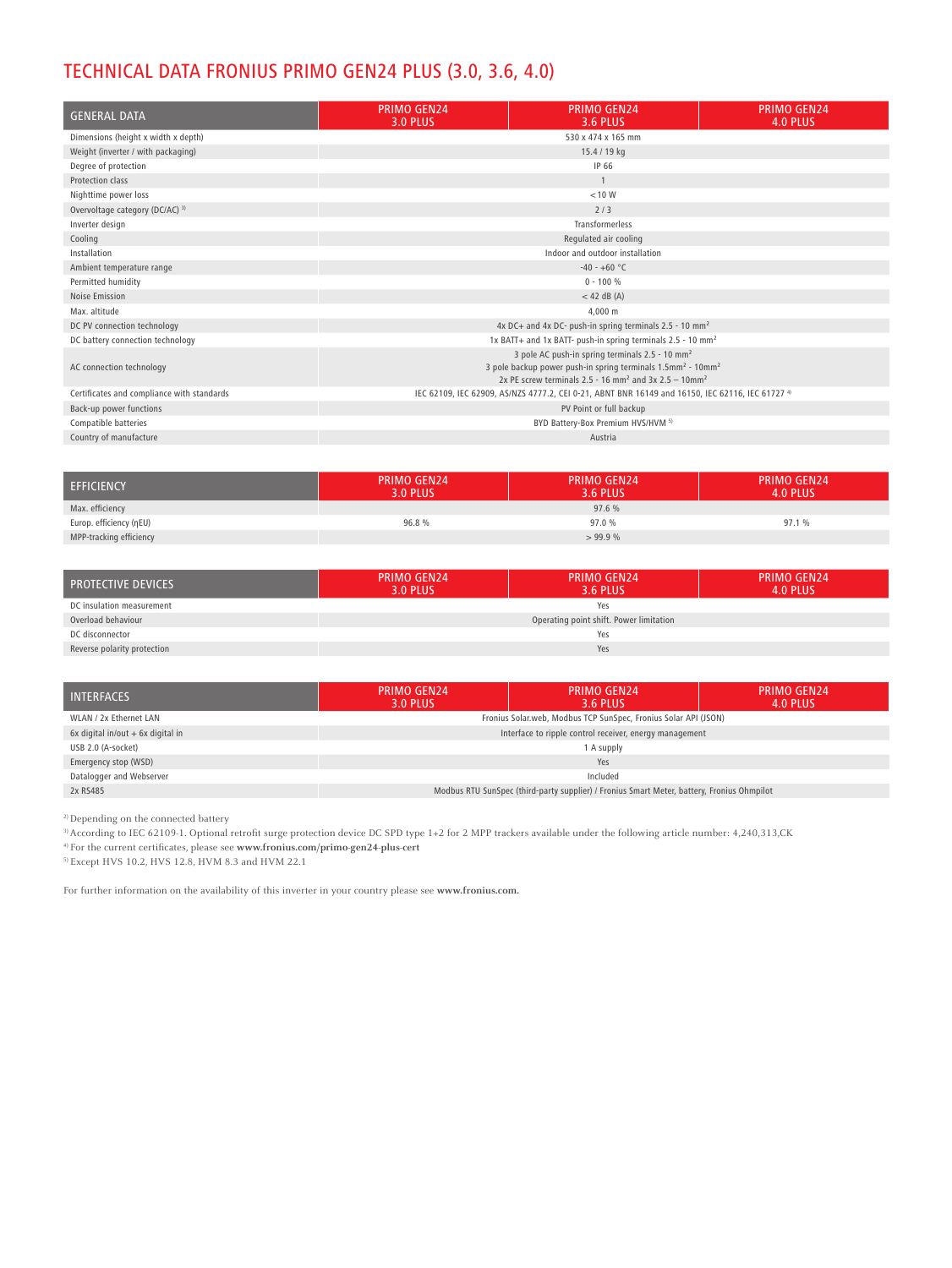# TECHNICAL DATA FRONIUS PRIMO GEN24 PLUS (4.6, 5.0, 6.0)

| <b>INPUT DATA</b>                                      | <b>PRIMO GEN24</b><br>4.6 PLUS | <b>PRIMO GEN24</b><br>5.0 PLUS | <b>PRIMO GEN24</b><br>6.0 PLUS |
|--------------------------------------------------------|--------------------------------|--------------------------------|--------------------------------|
| Number of MPP trackers                                 |                                |                                |                                |
| Max. usable input current (Idc max MPPT1 / MPPT2)      |                                | 22A/12A                        |                                |
| Max. array short circuit current (MPPT1 / MPPT2)       |                                | 33 A / 18 A                    |                                |
| DC input voltage range ( $U_{dc,min}$ - $U_{dc,max}$ ) | 65 V - 600 V                   |                                |                                |
| Nominal input voltage $(U_{dc,r})$                     | 400 V                          |                                |                                |
| Feed-in start voltage (U <sub>dc start</sub> )         |                                | 80 V                           |                                |
| Usable MPP voltage range                               | 65 V - 530 V                   |                                | 65 V - 480 V                   |
| Number of DC connections (MPPT1 / MPPT2)               |                                | 2/2                            |                                |
| Max. usable DC power (MPPT1/MPPT2/total)               | 4,750 / 4,750 / 4,750 W        | 5,170 / 5,170 / 5,170 W        | 6,200 / 5,760 / 6,200 W        |
| Max. PV generator power (MPPT1/MPPT2/total)            | 5.75 / 4.75 / 6.9 kWpeak       | 6.25 / 5.17 / 7.5 kWpeak       | 7.5 / 5.76 / 9 kWpeak          |

| <b>OUTPUT DATA</b>                       | <b>PRIMO GEN24</b><br>4.6 PLUS        | <b>PRIMO GEN24</b><br>5.0 PLUS | <b>PRIMO GEN24</b><br>6.0 PLUS |
|------------------------------------------|---------------------------------------|--------------------------------|--------------------------------|
| AC nominal output $(P_{\text{ac}})$      | 4,600 W                               | 5.000 W                        | 6.000 W                        |
| Max. output power / rated apparent power | 4,600 VA                              | 5,000 VA                       | 6,000 VA                       |
| Nom. AC output current (220Vac / 230Vac) | 20.9 / 20.0 A                         | 22.7/21.7A                     | 27.3/26.1 A                    |
| Grid connection (voltage range)          | 1~NPE 220 V / 230 V (+ 20 % / - 30 %) |                                |                                |
| Frequency (frequency range)              | 50 Hz / 60 Hz $(45$ Hz $- 65$ Hz)     |                                |                                |
| Total harmonic distortion                |                                       | $< 2\%$                        |                                |
| Power factor (cos $_{\text{dac,r}}$ )    |                                       | $0,8 - 1$ ind. / cap.          |                                |
| Backup power                             |                                       | 1~NPE 220 V / 230 V            |                                |

| <b>OUTPUT DATA PV POINT /</b><br><b>FULL BACKUP</b> 1 | <b>PRIMO GEN24</b><br>4.6 PLUS | <b>PRIMO GEN24</b><br>5.0 PLUS | <b>PRIMO GEN24</b><br>6.0 PLUS |
|-------------------------------------------------------|--------------------------------|--------------------------------|--------------------------------|
| Nom. output power PV Point / full backup              | 3,000 VA / 4,600 VA            | 3,000 VA / 5,000 VA            | 3,000 VA / 6,000 VA            |
| Grid connection (voltage range) PV Point              |                                | $1 \sim$ NPE 220 V / 230 V     |                                |
| Grid connection (voltage range) full backup           |                                | 1 ~ NPE 220 V / 230 V          |                                |
| Switchover time                                       |                                | $< 90$ seconds                 |                                |

| BATTERY CONNECTION                                     | <b>PRIMO GEN24</b><br>4.6 PLUS | <b>PRIMO GEN24</b><br>5.0 PLUS | <b>PRIMO GEN24</b><br>6.0 PLUS |
|--------------------------------------------------------|--------------------------------|--------------------------------|--------------------------------|
| Number of DC connections                               |                                |                                |                                |
| Max. input current (I <sub>dc max</sub> )              |                                | 22 A                           |                                |
| DC input voltage range ( $U_{dc,min}$ - $U_{dc,max}$ ) |                                | 150 V - 455 V                  |                                |
| Max. DC input / output power <sup>2)</sup>             | 4,750 W                        | 5.170 W                        | 6.200 W                        |
| Max. charging power with AC coupling                   | 4,600 W                        | 5,000 W                        | 6,000 W                        |

<sup>1)</sup> For the Full Backup, additional external components for grid separation are required. You can find more information on this in the operating instructions.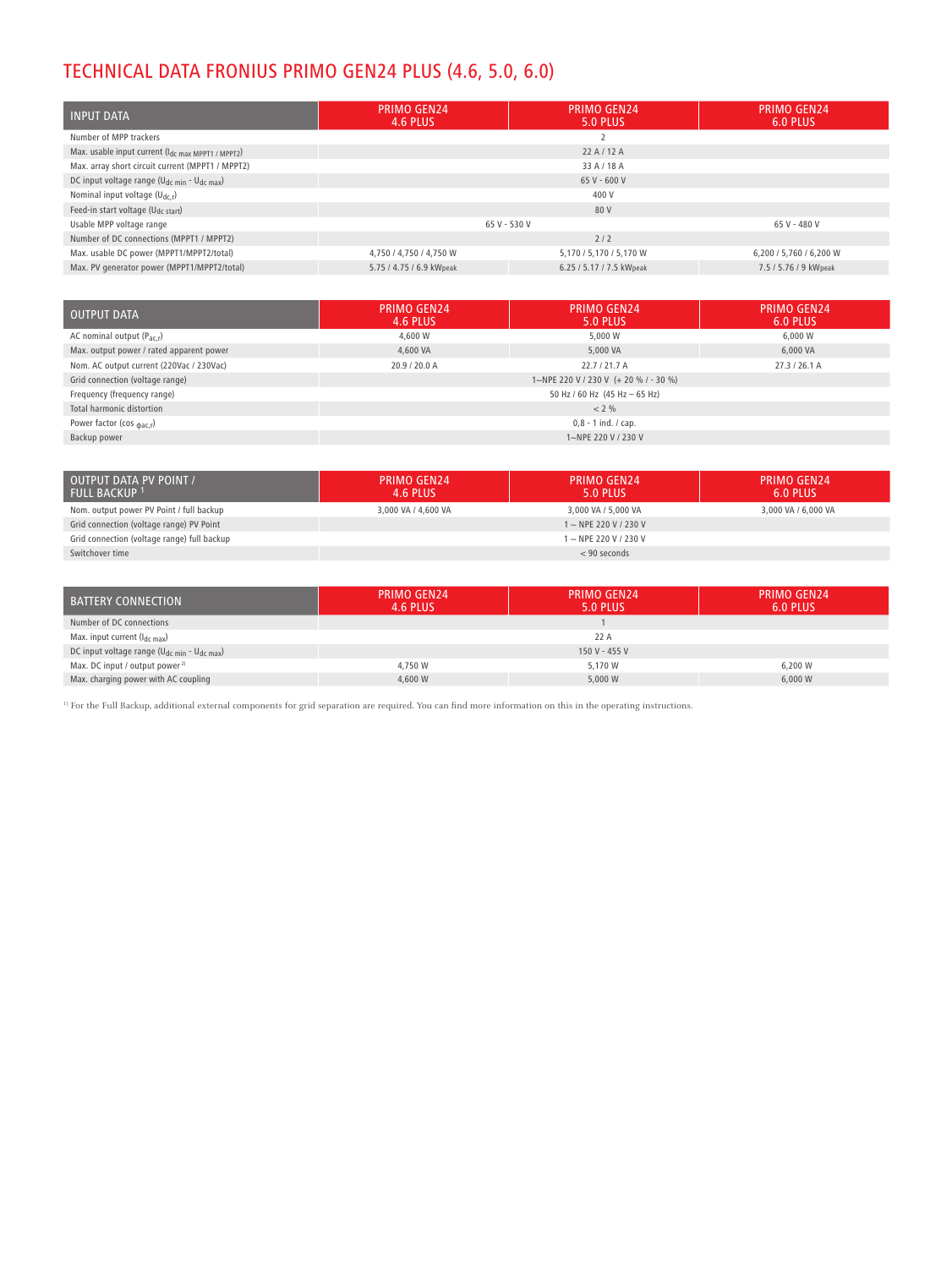## TECHNICAL DATA FRONIUS PRIMO GEN24 PLUS (4.6, 5.0, 6.0)

| <b>GENERAL DATA</b>                        | <b>PRIMO GEN24</b><br>4.6 PLUS                                                                                                                                                                                                      | <b>PRIMO GEN24</b><br><b>5.0 PLUS</b> | <b>PRIMO GEN24</b><br>6.0 PLUS |
|--------------------------------------------|-------------------------------------------------------------------------------------------------------------------------------------------------------------------------------------------------------------------------------------|---------------------------------------|--------------------------------|
| Dimensions (height x width x depth)        | 530 x 474 x 165 mm                                                                                                                                                                                                                  |                                       |                                |
| Weight (inverter / with packaging)         | 15.4 / 19 kg                                                                                                                                                                                                                        |                                       |                                |
| Degree of protection                       | IP 66                                                                                                                                                                                                                               |                                       |                                |
| Protection class                           |                                                                                                                                                                                                                                     |                                       |                                |
| Nighttime power loss                       | < 10 W                                                                                                                                                                                                                              |                                       |                                |
| Overvoltage category (DC/AC) 3)            | 2/3                                                                                                                                                                                                                                 |                                       |                                |
| Inverter design                            | Transformerless                                                                                                                                                                                                                     |                                       |                                |
| Cooling                                    | Regulated air cooling                                                                                                                                                                                                               |                                       |                                |
| Installation                               | Indoor and outdoor installation                                                                                                                                                                                                     |                                       |                                |
| Ambient temperature range                  | $-40 - +60$ °C                                                                                                                                                                                                                      |                                       |                                |
| Permitted humidity                         | $0 - 100 %$                                                                                                                                                                                                                         |                                       |                                |
| Noise Emission                             | $<$ 42 dB (A)                                                                                                                                                                                                                       |                                       |                                |
| Max. altitude                              | 4.000 m                                                                                                                                                                                                                             |                                       |                                |
| DC PV connection technology                | 4x DC+ and 4x DC- push-in spring terminals $2.5 - 10$ mm <sup>2</sup>                                                                                                                                                               |                                       |                                |
| DC battery connection technology           | 1x BATT+ and 1x BATT- push-in spring terminals 2.5 - 10 mm <sup>2</sup>                                                                                                                                                             |                                       |                                |
| AC connection technology                   | 3 pole AC push-in spring terminals 2.5 - 10 mm <sup>2</sup><br>3 pole backup power push-in spring terminals 1.5mm <sup>2</sup> - 10mm <sup>2</sup><br>2x PE screw terminals 2.5 - 16 mm <sup>2</sup> and 3x 2.5 - 10mm <sup>2</sup> |                                       |                                |
| Certificates and compliance with standards | IEC 62109, IEC 62909, AS/NZS 4777.2, CEI 0-21, ABNT BNR 16149 and 16150, IEC 62116, IEC 61727 4)                                                                                                                                    |                                       |                                |
| Back-up power functions                    | PV Point or full backup                                                                                                                                                                                                             |                                       |                                |
| Compatible batteries                       | BYD Battery-Box Premium HVS/HVM 5)                                                                                                                                                                                                  |                                       |                                |
| Country of manufacture                     | Austria                                                                                                                                                                                                                             |                                       |                                |

| <b>EFFICIENCY</b>       | <b>PRIMO GEN24</b><br>4.6 PLUS | <b>PRIMO GEN24</b><br>5.0 PLUS | <b>PRIMO GEN24</b><br>6.0 PLUS |
|-------------------------|--------------------------------|--------------------------------|--------------------------------|
| Max. efficiency         |                                | 97.6 %                         |                                |
| Europ. efficiency (ηEU) | 97.2%                          | 97.2 %                         | 97.1 %                         |
| MPP-tracking efficiency |                                | >99.9%                         |                                |

| <b>PROTECTIVE DEVICES</b>   | <b>PRIMO GEN24</b><br>4.6 PLUS          | <b>PRIMO GEN24</b><br>5.0 PLUS | <b>PRIMO GEN24</b><br>6.0 PLUS |
|-----------------------------|-----------------------------------------|--------------------------------|--------------------------------|
| DC insulation measurement   | Yes                                     |                                |                                |
| Overload behaviour          | Operating point shift. Power limitation |                                |                                |
| DC disconnector             | Yes                                     |                                |                                |
| Reverse polarity protection | Yes                                     |                                |                                |

| <b>INTERFACES</b>                    | PRIMO GEN24<br>4.6 PLUS                                                                    | <b>PRIMO GEN24</b><br>5.0 PLUS | <b>PRIMO GEN24</b><br>6.0 PLUS |
|--------------------------------------|--------------------------------------------------------------------------------------------|--------------------------------|--------------------------------|
| WLAN / 2x Ethernet LAN               | Fronius Solar.web, Modbus TCP SunSpec, Fronius Solar API (JSON)                            |                                |                                |
| $6x$ digital in/out $+6x$ digital in | Interface to ripple control receiver, energy management                                    |                                |                                |
| USB 2.0 (A-socket)                   | 1 A supply                                                                                 |                                |                                |
| Emergency stop (WSD)                 | Yes                                                                                        |                                |                                |
| Datalogger and Webserver             | Included                                                                                   |                                |                                |
| 2x RS485                             | Modbus RTU SunSpec (third-party supplier) / Fronius Smart Meter, battery, Fronius Ohmpilot |                                |                                |

 $^{\rm 2)}$  Depending on the connected battery

3)According to IEC 62109-1. Optional retrofit surge protection device DC SPD type 1+2 for 2 MPP trackers available under the following article number: 4,240,313,CK

4) For the current certificates, please see **www.fronius.com/primo-gen24-plus-cert**

5) Except HVS 10.2, HVS 12.8, HVM 8.3 and HVM 22.1

For further information on the availability of this inverter in your country please see **www.fronius.com.**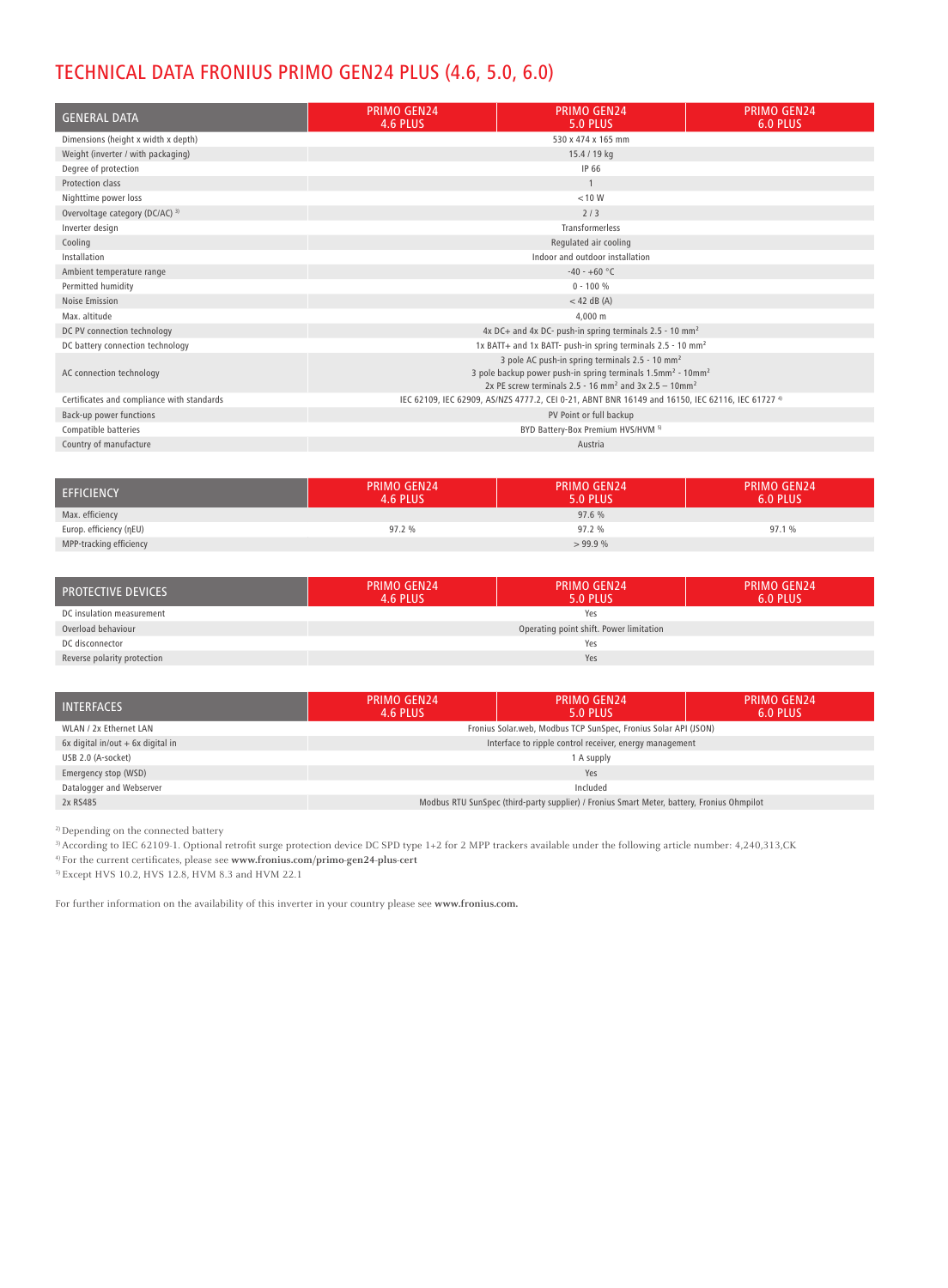### FRONIUS PRIMO GEN24 PLUS 3.0 EFFICIENCY CURVE



## FRONIUS PRIMO GEN24 PLUS 5.0 EFFICIENCY CURVE



### FRONIUS PRIMO GEN24 PLUS 6.0 EFFICIENCY CURVE



#### FRONIUS PRIMO GEN24 PLUS 3.0 TEMPERATURE DERATING



#### FRONIUS PRIMO GEN24 PLUS 5.0 TEMPERATURE DERATING



## FRONIUS PRIMO GEN24 PLUS 6.0 TEMPERATURE DERATING